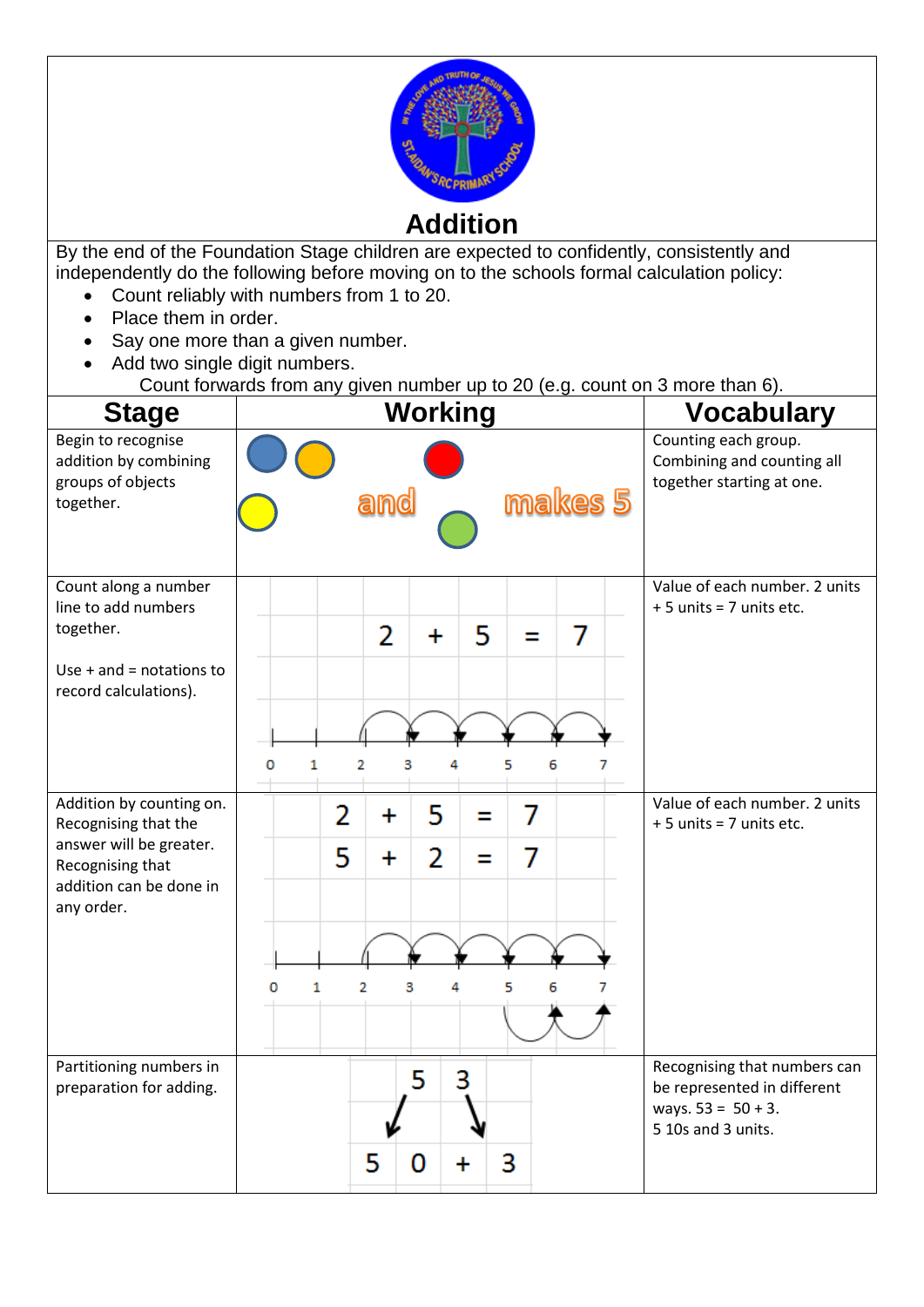| Know which digit<br>changes when adding 1s<br>or 10s.                                                                  |    | 1              | $\overline{5}$ | $\ddot{}$ | 1            | Ξ                 |   | 1          | $\underline{6}$ |    |      |    | Recognising the value of each<br>digit. $15 = 10 + 5$ .<br>$15 + 1$ unit = 16. $16 = 10$ and 6<br>units.                                               |
|------------------------------------------------------------------------------------------------------------------------|----|----------------|----------------|-----------|--------------|-------------------|---|------------|-----------------|----|------|----|--------------------------------------------------------------------------------------------------------------------------------------------------------|
|                                                                                                                        | 15 |                | 16             |           |              |                   |   |            |                 |    |      |    | 15 plus 10. The number in the<br>tens column will change. 15 +<br>$10 = 25$ . The number in the<br>10s column increases.                               |
|                                                                                                                        |    | $\overline{1}$ | 5              | $\ddot{}$ | $\mathbf{1}$ | $\bf{0}$<br>$+10$ |   | Ξ          | $\overline{2}$  | 5  |      |    |                                                                                                                                                        |
|                                                                                                                        | 15 |                |                |           |              |                   |   |            |                 |    |      | 25 |                                                                                                                                                        |
| Adding two digit<br>numbers by partitioning.<br>Adding tens first and<br>then units.<br>Biggest number first and       | 1  | 5              | ÷              | 1         | 3<br>$+10$   | $\equiv$          | 2 | 8          |                 |    | $+3$ |    | 15 goes first. 13 is the same as<br>$10 + 3$ . Add 10 first. $15 + 10 =$<br>25. 3 units left to add. $25 + 3 =$<br>38.                                 |
| counting on.                                                                                                           | 15 |                |                |           |              |                   |   |            |                 | 25 |      | 28 |                                                                                                                                                        |
| Adding two digit<br>numbers using a<br>number line.<br>Children can partition<br>numbers recognising<br>that 36 can be |    |                | 4<br>$+2$      | 8         | $\ddot{}$    | 3                 |   | 6<br>$+34$ | Ξ               | 8  | 4    |    | Add 2 first to jump to next 10<br>(50). Recognise that there are<br>34 left to add (34 +2 -<br>36). There is 34 left to add.<br>Next jump of 34 to 78. |
| represented in a<br>number of different<br>ways (e.g. 2 = 34 or                                                        |    | 48             |                | 50        |              |                   |   |            |                 | 78 |      |    | Or,<br>Add tens first. 36 has 3 tens or                                                                                                                |
| 30+2+4), added<br>differently but the result<br>will be the same.                                                      |    |                |                |           |              | $+30$             |   |            | +2              |    | $+4$ |    | 30.48 add 30 become 78.<br>Next jump of 2 to reach next<br>10 (80). 4 left to add, next<br>jumpt to 84.                                                |
|                                                                                                                        |    | 48             |                |           |              |                   |   | 78         |                 | 80 |      | 84 |                                                                                                                                                        |
| Expanded method using                                                                                                  |    |                |                | 4         | 8            | $\ddot{}$         |   | 3          | 6               | Ξ  | 8    | 4  | Units added first. $8 + 6 = 14$ .                                                                                                                      |
| columns. Recognise<br>place value of digits,                                                                           |    |                |                |           |              |                   |   |            |                 |    |      |    | 14 is greater than 10. 1 in tens<br>columns, 4 in units. Second                                                                                        |
| adding units first and<br>then tens. Adding by                                                                         |    |                |                | 4         | 8            |                   |   |            |                 |    |      |    | step is 40+30. Language<br>recognised that '4' is worth                                                                                                |
| partitioning allows                                                                                                    |    |                | $\ddot{}$      | 3         | 6            |                   |   |            |                 |    |      |    | '40' and 3 is worth '30'.                                                                                                                              |
| children to recognise<br>the place value of each                                                                       |    |                |                | 1         | 4            |                   |   |            |                 |    |      |    |                                                                                                                                                        |
| digit.                                                                                                                 |    |                |                | 7         | 0            |                   |   |            |                 |    |      |    |                                                                                                                                                        |
| Children recognise that<br>$8 + 6 = 14$ and must be                                                                    |    |                |                | 8         | 4            |                   |   |            |                 |    |      |    |                                                                                                                                                        |
| written in two columns.                                                                                                |    |                |                |           |              |                   |   |            |                 |    |      |    |                                                                                                                                                        |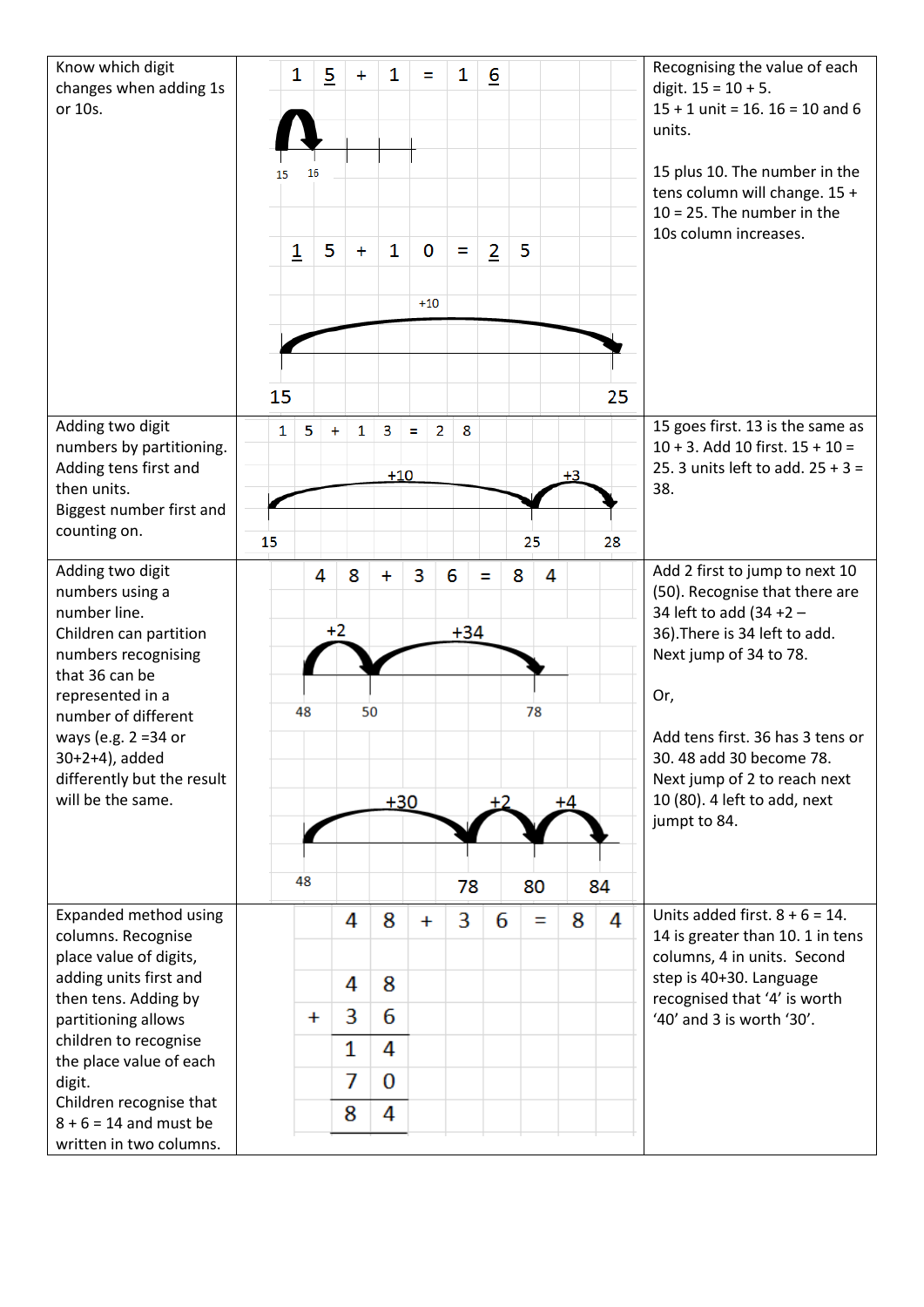| Formal method for<br>adding in columns.        |         |           |    | 1            | 2   | 1 | Units, tens hundreds. 1 unit +<br>1 unit = $2$ units, $2$ tens + $2$ tens |
|------------------------------------------------|---------|-----------|----|--------------|-----|---|---------------------------------------------------------------------------|
| Adding numbers up to<br>three digits with no   |         |           | ╇  | 3            | 2   | 1 | $= 4$ tens etc.                                                           |
| exchange into the next                         |         |           |    | 4            | 4   | 2 |                                                                           |
| column. Add units, tens<br>and then hundreds.  |         |           |    |              |     |   |                                                                           |
| Adding numbers with up<br>to four digits where |         |           | 4  | 6            | 2   | 4 | Same method as in previous<br>stage, children recognise that              |
| there is at least one                          |         | $\ddot{}$ | 1  | 3            | 6   | 8 | 4 units $+8$ units = 12 units. 12                                         |
| exchange between<br>columns.                   |         |           | 5  | 9            | 9   | 2 | units contains 1 ten, so the<br>one must be written in tens               |
|                                                |         |           |    |              | Ì,  |   | column under the 'equals                                                  |
|                                                |         |           |    |              |     |   | sign'.<br>Then: $2$ tens + 6 tens + 1 ten                                 |
|                                                |         |           |    |              |     |   | (below equals sign $-1$ ten                                               |
|                                                |         |           |    |              |     |   | below equals sign is then<br>crossed out to show it has                   |
|                                                |         |           |    |              |     |   | been added.                                                               |
| Add numbers with                               |         | 2         | 4  | 3            | 4   | 1 | Method as above. Children                                                 |
| different amounts of<br>digits.                |         |           |    |              |     |   | recognise the place value of<br>each column when lining digits            |
|                                                | +       |           | 3  | 1            | 7   | 7 | up correctly.                                                             |
|                                                |         | 2         | 7  | 5            | 1   | 8 |                                                                           |
| Adding decimals with                           |         |           |    | 1            |     |   | Children look at how many                                                 |
| the same amount of                             |         | 3         | 4  | 3            | 3   | 7 | numbers they have to add,                                                 |
| decimal places.                                | +       |           | 3  | 5            | 7   | 2 | then place decimal point into<br>three rows to support lining             |
|                                                |         | 3         | 7  | 9            | 0   | 9 | digits up.                                                                |
|                                                |         |           |    | $\mathbf{I}$ |     |   | Adding right to left, 7<br>hundredths $+ 2$ hundredths = 9                |
|                                                |         |           |    |              |     |   | hundredths etc.                                                           |
| Adding numbers with<br>different amounts of    |         | 2         | 3  | 5.           | • 4 |   | Children add decimal point in<br>three columns first.                     |
| decimal places.                                | $\ddag$ |           | 4  | 5.           | 7   | 9 | Vocabulary as in previous<br>stage. Recognise there are 0                 |
|                                                |         | 2         | 8  | 1            | 1   | 9 | hundredths in top row so 0                                                |
|                                                |         |           | Ţ, | $\Lambda$    |     |   | hundredths $+9$ hundredths = 9<br>hundredths etc.                         |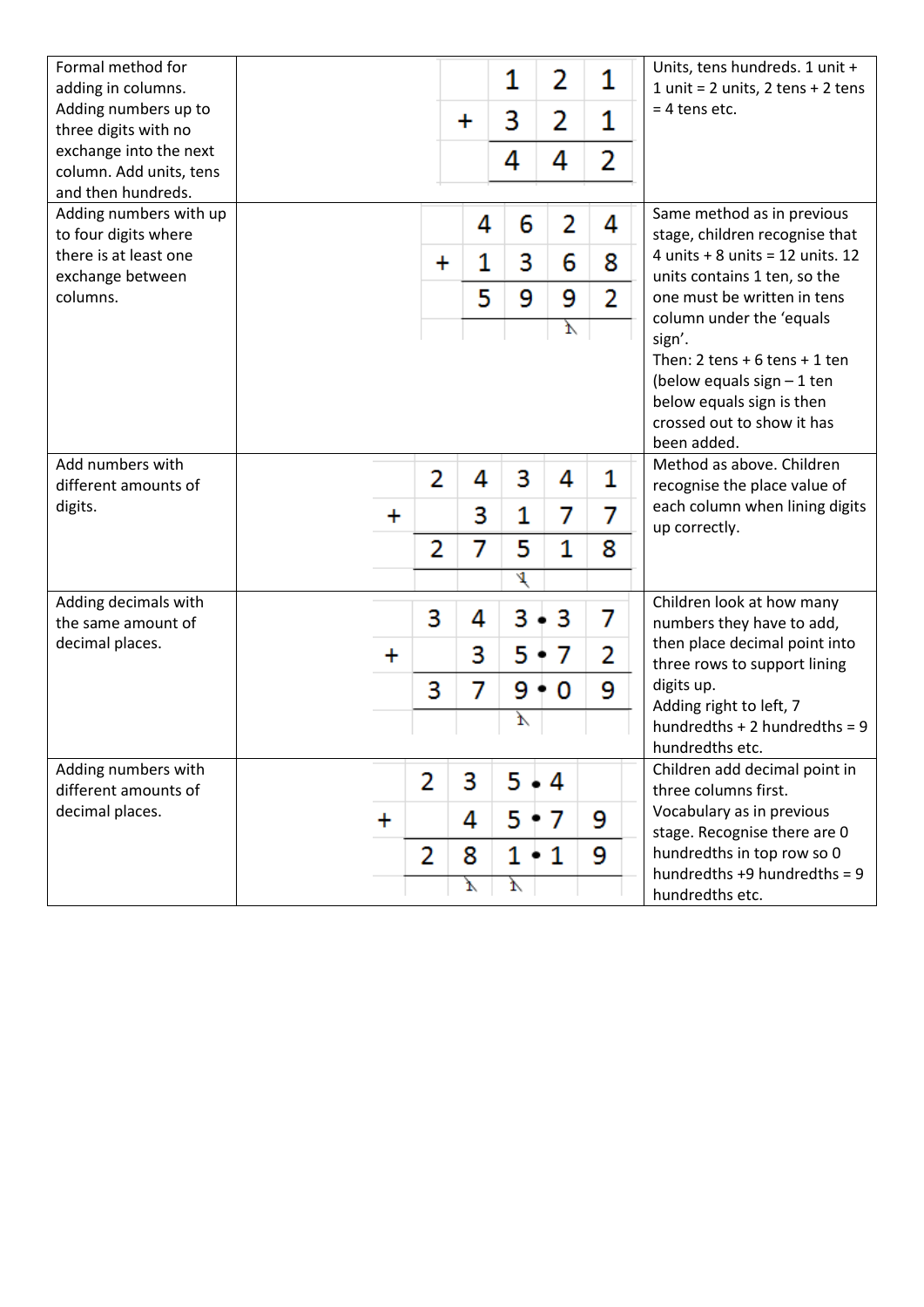

**Subtraction**

By the end of the Foundation Stage children are expected to confidently, consistently and independently do the following before moving on to the schools formal calculation policy:

- Say which number is one less than a given number.
- Subtract two single digit numbers.
	- To count back to find and answer (e.g. Count back 3 from 6).

| <b>Stage</b>                                                                                                                                                                                           | <b>Method</b>                                                                                                                                                                                                                                                                                                                                                                                                                                                                                                                                                                                                                                                        | <b>Vocabulary</b>                                                                                                |
|--------------------------------------------------------------------------------------------------------------------------------------------------------------------------------------------------------|----------------------------------------------------------------------------------------------------------------------------------------------------------------------------------------------------------------------------------------------------------------------------------------------------------------------------------------------------------------------------------------------------------------------------------------------------------------------------------------------------------------------------------------------------------------------------------------------------------------------------------------------------------------------|------------------------------------------------------------------------------------------------------------------|
| Relate subtraction to<br>taking away using physical<br>objects.<br>Physically manipulating<br>objects to take away.                                                                                    |                                                                                                                                                                                                                                                                                                                                                                                                                                                                                                                                                                                                                                                                      | Three circles (objects) subtract 2<br>circles (objects) leaves one circle<br>(object).                           |
| Subtracting by finding one<br>less than a number for<br>numbers up to three.                                                                                                                           | 1<br>2<br>з<br>5<br>6<br>0<br>4<br>7                                                                                                                                                                                                                                                                                                                                                                                                                                                                                                                                                                                                                                 | 1 less than 7 is 6.<br>2 less than 7 is (counting back) 6,<br>5.<br>3 less than 7 is (counting back) 6,<br>5, 4. |
| Counting backwards along<br>a number line for numbers<br>that are further apart.<br>Supported by using<br>physical objects to support<br>subtraction.<br>Record calculations using<br>$-$ and = signs. | 3<br>7<br>4<br>5<br>6<br>1<br>2<br>3<br>7<br>4<br>о                                                                                                                                                                                                                                                                                                                                                                                                                                                                                                                                                                                                                  | 'If I take away (subtract) four<br>there are 3 left.'<br>'Start at the biggest number 7,<br>6, 5, 4, 3'          |
| Subtracting a 1 from a two<br>digit number using a<br>number line or hundred<br>square.                                                                                                                | $\,1\,$<br>$\overline{\mathbf{c}}$<br>3<br>4<br>5<br>$\overline{7}$<br>8<br>9<br>10<br>6<br>15<br>16<br>17<br>20<br>11<br>12<br>13<br>14<br>18<br>19<br>22<br>24<br>25<br>26<br>27<br>29<br>21<br>23<br>28<br>30<br>32<br>35<br>36<br>37<br>31<br>33<br>34<br>38<br>39<br>40<br>$\left  \cdot \right $<br>45 46   47<br>50<br>42<br>  43  <br>48<br>49<br>41  <br>52<br>55<br>56<br>57<br>53<br>54<br>58<br>59<br>60<br>51<br>65<br>62<br> 63 <br>64<br>66 67<br>68<br>69<br>70<br>61<br>77<br>72<br>73 74<br>75<br>76<br>78<br>79<br>80<br>71<br>82<br>85<br>87<br>90<br>81<br>83<br>84<br>86<br>88<br>89<br>91<br>92<br>95<br>96<br>97<br>93<br>94<br>98<br>99 100 | Counting backwards in 1s.                                                                                        |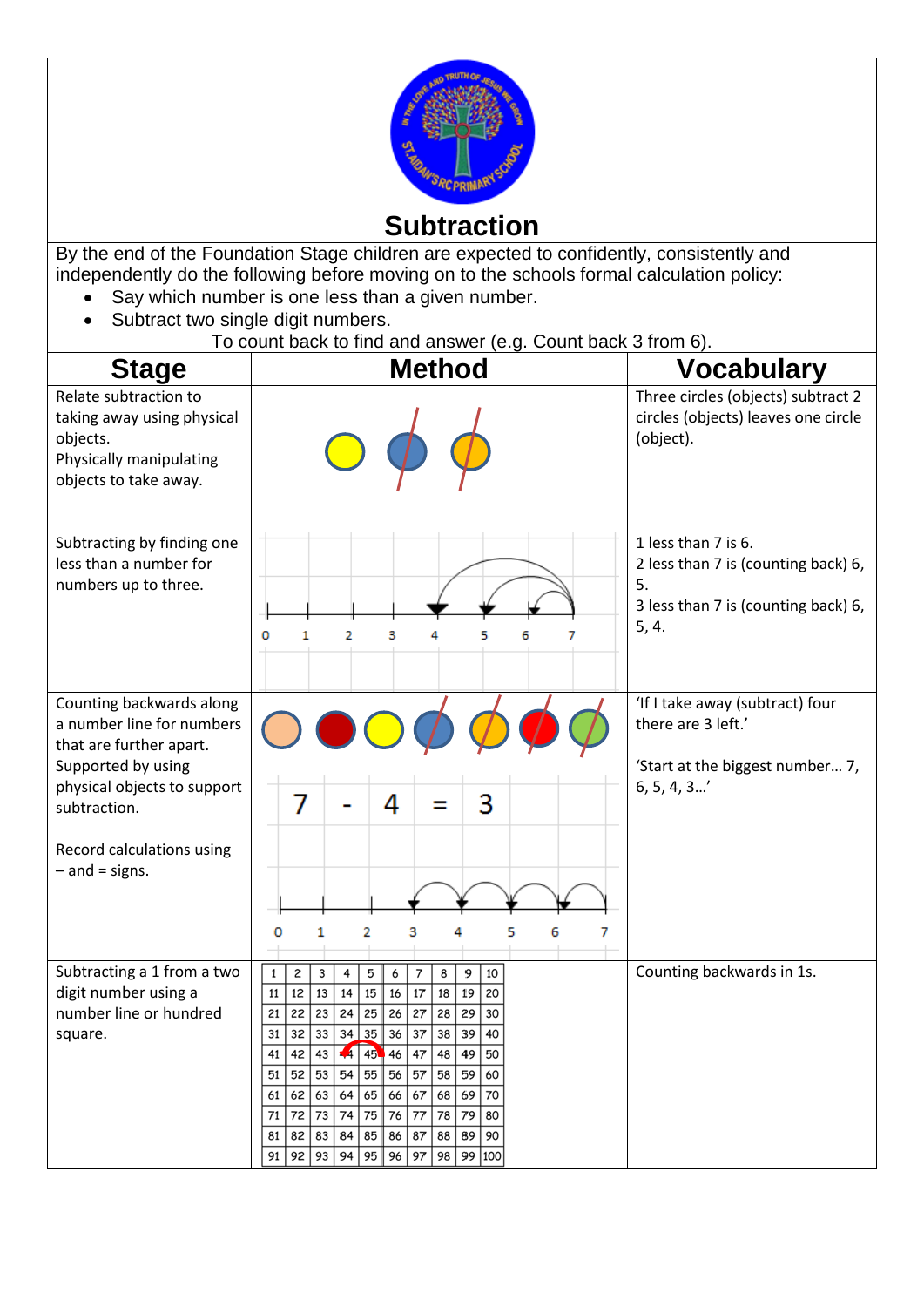|                                                     | 5<br>4<br>4<br>1<br>4<br>Ξ                                                                                           |                                                                         |
|-----------------------------------------------------|----------------------------------------------------------------------------------------------------------------------|-------------------------------------------------------------------------|
|                                                     |                                                                                                                      |                                                                         |
|                                                     | 46<br>47<br>43<br>44<br>45                                                                                           |                                                                         |
| Partitioning numbers in<br>preparation for          | 3<br>5                                                                                                               | Recognising that numbers can be<br>represented in different ways. 53    |
| subtracting.                                        |                                                                                                                      | $= 50 + 3.$<br>5 10s and 3 units.                                       |
|                                                     |                                                                                                                      |                                                                         |
|                                                     | 5<br>3<br>0<br>+                                                                                                     |                                                                         |
| Subtracting multiples of                            | 2<br>9<br>1<br>3<br>5<br>6<br>8<br>10<br>4<br>7                                                                      | 'Subtracting tens. The number in                                        |
| 10 from two digit numbers<br>using a number line or | 15<br>13<br>11<br>12<br>14<br>16<br>17<br>18<br>19<br>20<br>25<br>23<br>24<br>26<br>29<br>21<br>22<br>27<br>28<br>30 | the tens column will change. 1<br>ten less than 45. There are 4 tens    |
| hundred square.                                     | 35 36<br>32<br>33<br>34<br>37<br>39<br>31<br>38<br>40                                                                | in 45 so one ten less will be 35                                        |
|                                                     | 45 46<br>44<br>43<br>42<br>47<br>49<br>50<br>41<br>48<br>54<br>55<br>52 <br>53<br>56<br>57<br>58<br>59<br>51<br>60   | etc.'                                                                   |
|                                                     | 63<br>64<br>65<br>69<br>62<br>66<br>67<br>68<br>70<br>61                                                             |                                                                         |
|                                                     | 75<br>73<br>76<br>72<br>74<br>77<br>78<br>79<br>71<br>80<br>84<br>85<br>82<br>83<br>86<br>88<br>89<br>90<br>81<br>87 |                                                                         |
|                                                     | 91<br>94<br>95<br>96<br>92   93<br>97<br>98<br>99<br>100                                                             |                                                                         |
|                                                     | $-10$                                                                                                                |                                                                         |
|                                                     |                                                                                                                      |                                                                         |
|                                                     | 35<br>45                                                                                                             |                                                                         |
| Partitioning a number to<br>be subtracted using a   | 5<br>4<br>2<br>3                                                                                                     | '23 is 2 tens and 3 units. Count<br>back two tens first. He number in   |
| number line where the                               | 7<br>↙<br>3<br>$\ddot{\phantom{1}}$                                                                                  | the tens column will be less.                                           |
| numbers in the units<br>column isn't 'impossible'.  | 2<br>0                                                                                                               | Start at 453525 Now<br>units. 242322'                                   |
|                                                     | $-10$<br>$-10$<br>-3                                                                                                 |                                                                         |
|                                                     |                                                                                                                      | The first step can be done as<br>subtracting 20 in one go as            |
|                                                     | 22<br>25<br>35<br>45                                                                                                 | approximate.                                                            |
| Formal method for<br>subtracting in columns.        | 8<br>6                                                                                                               | Children recognise place value of<br>each digit. 6 units $-4$ units = 2 |
| Subtracting two digits                              | 2<br>4                                                                                                               | units. $8$ tens $-2$ tens = 6 tens.                                     |
| from two digits with no<br>exchange.                | 2<br>6                                                                                                               |                                                                         |
| Partitioning a number to                            | 5<br>$\overline{2}$<br>4<br>7                                                                                        | As when using a number line two                                         |
| be subtracted using a<br>number line where the      | ٧<br>↙                                                                                                               | steps previously. When<br>subtracting units, children                   |
| numbers in the units                                | 7<br>2<br>0<br>$\ddot{}$                                                                                             | recognise that 25 subtract 7                                            |
| column is 'impossible'.                             |                                                                                                                      | can't be done in one go, so<br>represent this as two                    |
|                                                     | $-2$<br>$-5$<br>$-10$<br>$-10$                                                                                       | subtractions of 5 and 2.                                                |
|                                                     | 18<br>20<br>25<br>35<br>45                                                                                           |                                                                         |
| Subtracting up to 3 digits                          | <sup>5</sup> 6<br>$^{\rm 1}1$<br>3                                                                                   | Recognise place value of each                                           |
| with one exchange.                                  | 1<br>2<br>3                                                                                                          | digit.<br>'1 unit $-$ 3 units is impossible.                            |
|                                                     | 2<br>3<br>8                                                                                                          | How can we make it possible?                                            |
|                                                     |                                                                                                                      | Exchange one ten.' Children<br>exchange 1 ten from tens                 |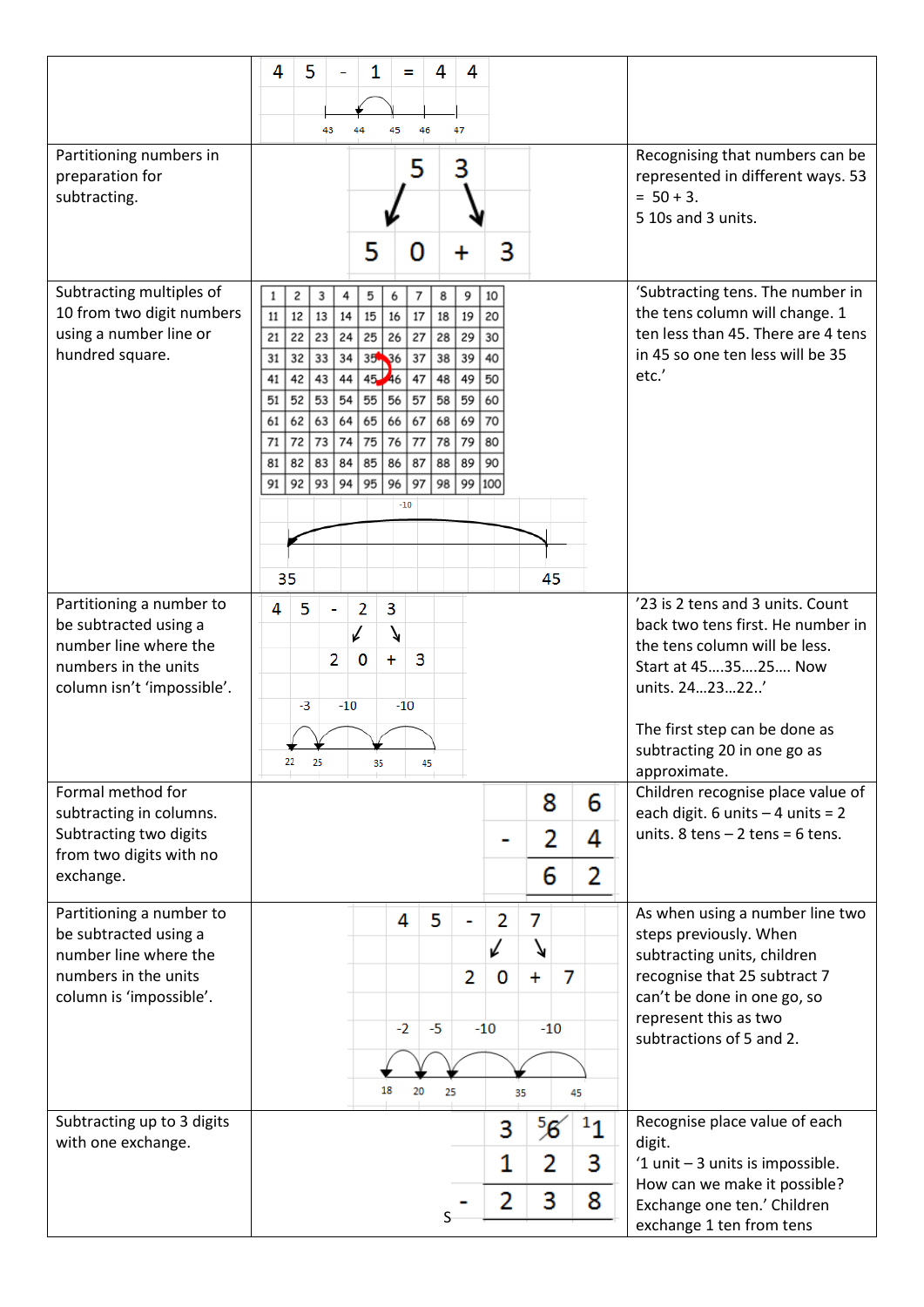|                                                         |               |                |                      |               |                      | column, cross out 6 and so it<br>becomes 5 tens. 1 ten then goes<br>to units to make 11 units. 11<br>units $-3$ units = 8 units. 5 tens $-$<br>$2$ tens = $3$ tens etc. |
|---------------------------------------------------------|---------------|----------------|----------------------|---------------|----------------------|-------------------------------------------------------------------------------------------------------------------------------------------------------------------------|
| Subtracting numbers up to<br>four digits with more than |               | 56             | $^{15}$ <sup>6</sup> | $^1$ 6        | 8                    | Method and vocabulary as<br>above.                                                                                                                                      |
| one exchange.                                           |               |                |                      | 8             | 3                    |                                                                                                                                                                         |
|                                                         |               | 4              | 8                    | 8             | 5                    |                                                                                                                                                                         |
| Subtracting numbers with<br>different amounts of digits | 4             | <sup>5</sup> 6 |                      | $^5\!{\rm g}$ | $\boldsymbol{^{14}}$ | As above. Children recognise<br>place value of each digit and line                                                                                                      |
| up.                                                     |               | 2              | 4                    |               | 5                    | numbers up right to left.                                                                                                                                               |
|                                                         | 4             | 3              | 8                    | 3             | 9                    |                                                                                                                                                                         |
| Subtracting decimals with<br>the same number of         |               | 4              |                      |               | 6                    | Line numbers up using the<br>decimal point. Recognise the                                                                                                               |
| decimal places.                                         |               |                |                      | 6             | 3                    | value of each digit. 6 hundredths<br>subtract 3 hundredths = $3$                                                                                                        |
|                                                         |               | 4              | 2                    | 6             | 3                    | hundredths. 2 tenths subtract 6<br>tenths is impossible. To make it                                                                                                     |
|                                                         |               |                |                      |               |                      | possible we need to exchange<br>one unit from the next column.                                                                                                          |
| Subtracting numbers with<br>different amounts of        | $2\mathbf{3}$ |                |                      |               | 4                    | As above. Children recognise the<br>place value of each digit before                                                                                                    |
| decimal places.                                         |               | 6              |                      |               |                      | subtracting. Os can be added to<br>the missing empty squares of the                                                                                                     |
|                                                         | 2             | 9              |                      | 8             | 4                    | number being subtracted to<br>support the calculation if                                                                                                                |
|                                                         |               |                |                      |               |                      | desired.                                                                                                                                                                |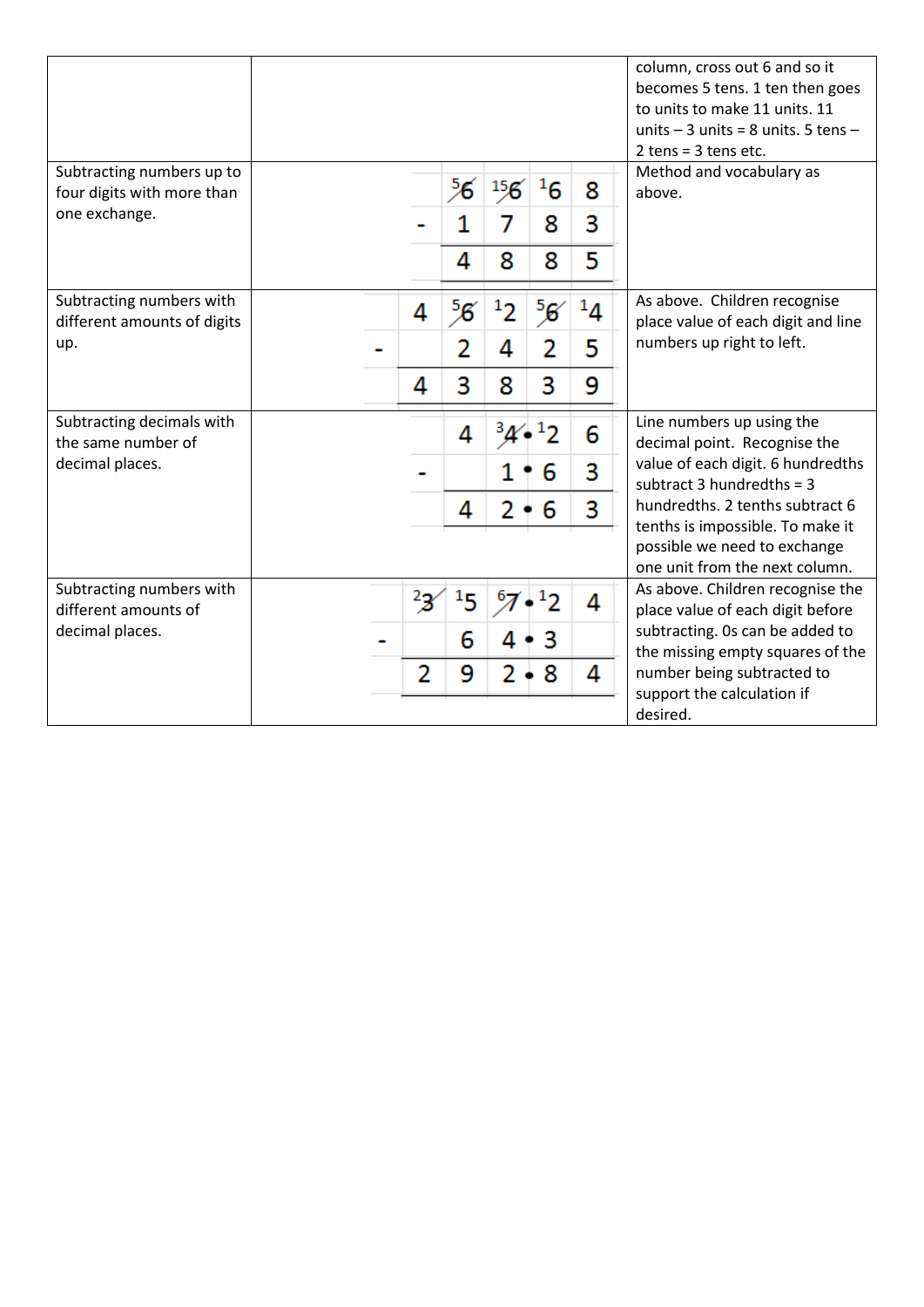

## **Multiplication**

By the end of the Foundation Stage children are expected to confidently, consistently and independently do the following before moving on to the schools formal calculation policy: Solve problems that include doubling numbers up to 20.

| <b>Stage</b>                                                                                        | <b>Method</b> | <b>Vocabulary</b>                                                                                                                         |
|-----------------------------------------------------------------------------------------------------|---------------|-------------------------------------------------------------------------------------------------------------------------------------------|
| Counting in repeated groups.<br>Manipulating and grouping<br>physical objects and counting<br>them. | 0<br>2        | Counting in 2s, 10s, begin to count<br>in 5s.                                                                                             |
| Forming groups and arrays.                                                                          |               | Groups - organising physical<br>objects into groups and counting<br>them 369 etc.                                                         |
|                                                                                                     |               | Arrays - An arrangement of<br>objects, numbers, counters etc<br>into columns. Always arrange your<br>arrays vertically.                   |
| Developing arrays to show<br>visual representations of<br>multiplications.                          |               | Counting in 3s using arrays.<br>Arrange your counters vertically<br>into groups of 3 and count.<br>Make 3, 4 times. Count<br>'36912' etc. |
|                                                                                                     |               | Make 2, 3 times. Count' 246<br>etc.<br>Always arrange arrays vertically.                                                                  |
| One digit number multiplied by<br>a one digit number in a<br>number sentence.                       |               | Same language as before.<br>$3x3=9$<br>'An array/group of 3, 3 times.<br>Count  369 etc.'                                                 |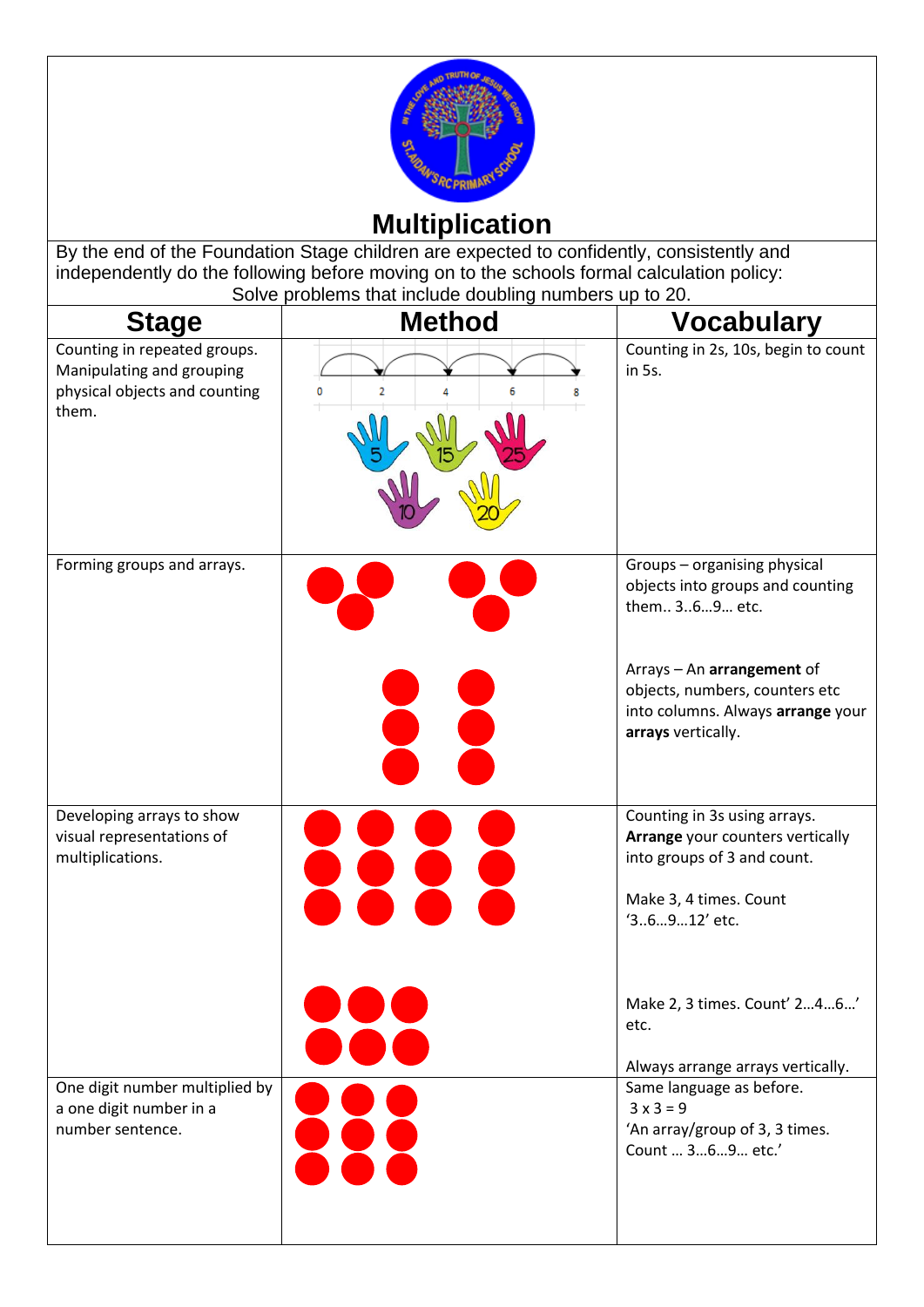| Introducing partitioning to<br>multiply two digits by one<br>digit. |                     |          | 10 |                     |         | 2<br>$+$<br>2                                 | $\overline{2}$<br>0<br>4<br>4 | $2x4 - 8$<br>'An array/group of 2, 4 times.<br>Count2468 etc.'<br>$12 \times 2 = 24$<br>Written method modelled<br>alongside the array.<br>12 partitioned into $10 = 2$ .<br>Count answer.<br>Answer added at the end.                             |
|---------------------------------------------------------------------|---------------------|----------|----|---------------------|---------|-----------------------------------------------|-------------------------------|----------------------------------------------------------------------------------------------------------------------------------------------------------------------------------------------------------------------------------------------------|
|                                                                     | X<br>$\overline{2}$ | 10<br>20 |    | $\overline{2}$<br>4 |         | $\overline{2}$<br>$\ddot{}$<br>$\overline{2}$ | 0<br>4<br>4                   | Numerical array modelled<br>alongside the array.                                                                                                                                                                                                   |
| Introduction to expanded<br>method for multiplication to            |                     |          |    |                     | 6       | 7                                             | 2                             | Read calculation. 672 x 5. Three<br>different calculations.                                                                                                                                                                                        |
| reinforce place value.                                              |                     |          | X  |                     |         |                                               | 5                             | Units first<br>$2 \times 5 = 10$ .                                                                                                                                                                                                                 |
| Number has no exchanges<br>when adding answer.                      |                     |          |    |                     | 3       | 1<br>5                                        | 0<br>0                        | Tens second.<br>$70 \times 5 = 350.$                                                                                                                                                                                                               |
|                                                                     |                     |          |    | 3                   | 0       | 0                                             | 0                             | $(7 \times 5 = 35 \text{ so } 70 \times 5 = 350)$                                                                                                                                                                                                  |
|                                                                     |                     |          |    | 3                   | 3       | 6                                             | 0                             | Hundreds third.<br>$600 \times 5 = 3000.$                                                                                                                                                                                                          |
|                                                                     |                     |          |    |                     |         |                                               |                               | $(6 x5 = 30 so 600 x 5 = 3000).$<br>Encourage children to recognise<br>how many 0s their answer should<br>have based on what they know.<br>E.g. $5 x5 - 25 x5 = 5x50 = 250$ .<br>Answer added using same<br>language as during column<br>addition. |
| Expanded method for<br>multiplication to reinforce                  |                     |          |    |                     | 8       | 6                                             | 6                             | Language as above. Every column<br>which is greater than 10 and                                                                                                                                                                                    |
| place value.                                                        |                     |          | x  |                     |         |                                               | 7                             | needs exchanged into the next                                                                                                                                                                                                                      |
| Exchanges when adding                                               |                     |          |    |                     |         | 4                                             | 2                             | column is recorded under the<br>'equals sign' at the bottom.                                                                                                                                                                                       |
| answer.                                                             |                     |          |    |                     | 4       | 2                                             | 0                             | Everything under the equals sign is                                                                                                                                                                                                                |
|                                                                     |                     |          |    | 5                   | 6       | 0                                             | 0                             | added last and crossed out once it<br>has been added.                                                                                                                                                                                              |
|                                                                     |                     |          |    | 6<br>ł              | 0       | 6                                             | 2                             |                                                                                                                                                                                                                                                    |
| Introduction to short method.                                       |                     |          |    |                     | 6       | 7                                             | 2                             | Read calculation. 672 x 5. Three                                                                                                                                                                                                                   |
|                                                                     |                     |          |    | x                   |         |                                               | 5                             | different calculations.<br>Units first                                                                                                                                                                                                             |
|                                                                     |                     |          |    | 3                   | $_{3}1$ | 46                                            | 0                             | $2 \times 5 = 10$ . Exchange required. It is<br>recorded at the bottom of the                                                                                                                                                                      |
|                                                                     |                     |          |    |                     |         |                                               |                               | next square above the 'equals<br>sign'.                                                                                                                                                                                                            |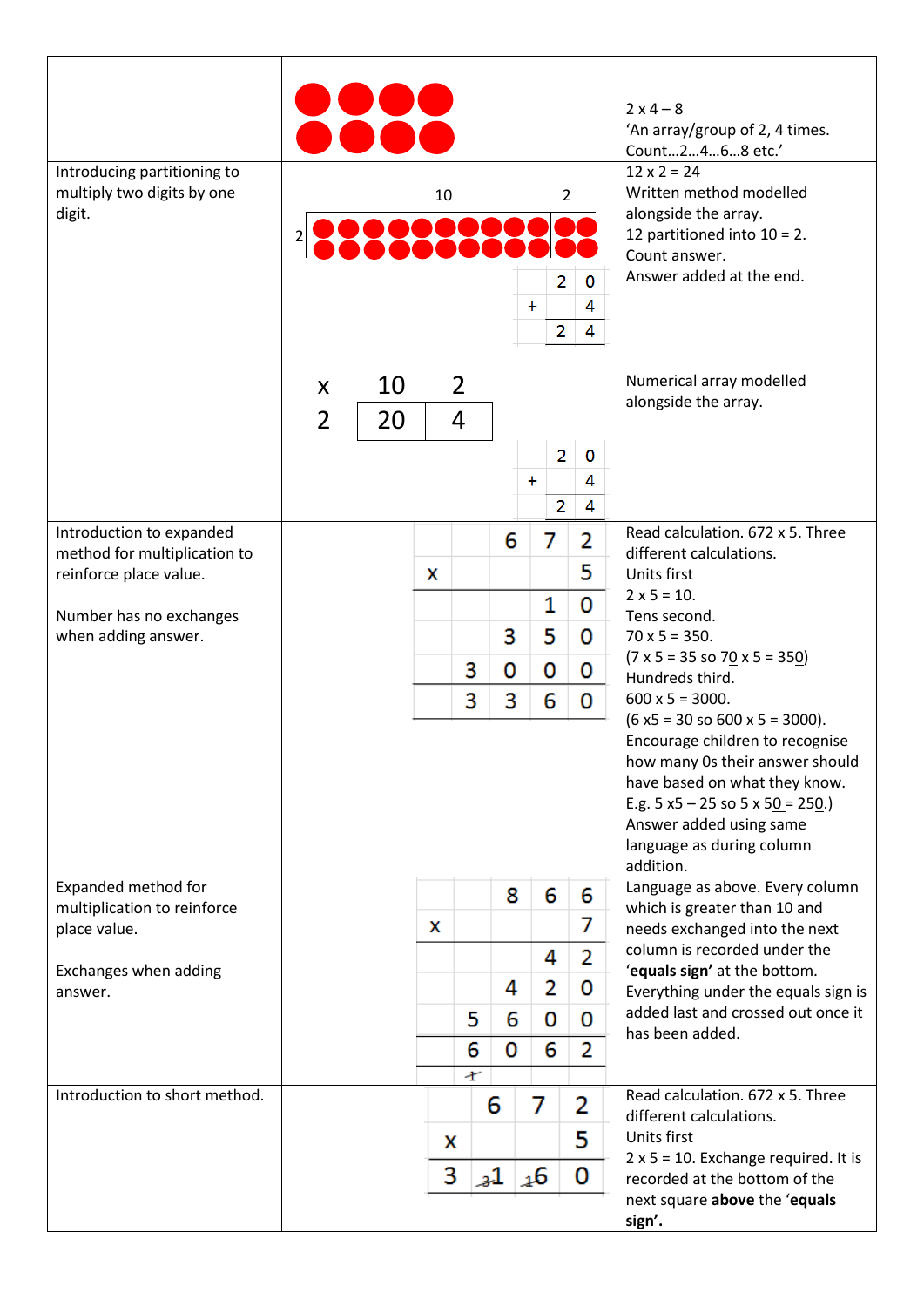|                                                        |         |                |    |    |                |   | $70 \times 5 = 350$ one already in tens<br>column so it becomes 360.<br>Cross 1 in tens column out once it<br>has been added.7<br>$600 \times 5 = 3000$ . Already exchanged<br>1 in hundreds columns so it is<br>added and becomes 3100. |
|--------------------------------------------------------|---------|----------------|----|----|----------------|---|------------------------------------------------------------------------------------------------------------------------------------------------------------------------------------------------------------------------------------------|
|                                                        |         |                |    |    |                |   | Exchanged 100 is crossed out<br>when added.<br>Greater than 10 so exchange                                                                                                                                                               |
|                                                        |         |                |    |    |                |   | required. 3 recorded above equals<br>sign.                                                                                                                                                                                               |
| Short method for multiplying<br>by a two digit number. |         |                | 4  | 6  | 7              | 2 | Language exactly the same as<br>previous stage. Discussing the                                                                                                                                                                           |
|                                                        |         | X              |    |    | 3              | 5 | value of everything that is<br>multiplied.                                                                                                                                                                                               |
|                                                        |         | 22             | 3З | 3З | <sub>1</sub> 6 | 0 | Two crows required because we're                                                                                                                                                                                                         |
|                                                        | $_{1}1$ | 2 <sub>4</sub> | 20 | 1  | 6              | 0 | multiplying by a two digit number.<br>Each number multiplied by 5.                                                                                                                                                                       |
|                                                        | 1       | 6              | 3  | 5  | 2              | 0 | Row 1                                                                                                                                                                                                                                    |
|                                                        |         |                |    | 1  |                |   | E.g.<br>$2 \times 5 = 10$                                                                                                                                                                                                                |
|                                                        |         |                |    |    |                |   | $70 \times 5 = 350$<br>$600 \times 5 = 3000$                                                                                                                                                                                             |
|                                                        |         |                |    |    |                |   | $4000 \times 5 = 20000$                                                                                                                                                                                                                  |
|                                                        |         |                |    |    |                |   | Row 2                                                                                                                                                                                                                                    |
|                                                        |         |                |    |    |                |   | Each number multiplied by 30<br>$2 \times 30 = 60$                                                                                                                                                                                       |
|                                                        |         |                |    |    |                |   | $70 \times 30 = 2100$                                                                                                                                                                                                                    |
|                                                        |         |                |    |    |                |   | $600 \times 30 = 18000$<br>$4000 \times 30 = 120000$                                                                                                                                                                                     |
|                                                        |         |                |    |    |                |   | Children recognise place value of                                                                                                                                                                                                        |
|                                                        |         |                |    |    |                |   | each column related to each digit.<br>Exchanges carried out as above                                                                                                                                                                     |
|                                                        |         |                |    |    |                |   | when multiplying.                                                                                                                                                                                                                        |
|                                                        |         |                |    |    |                |   | Add at the end. Exchanges for<br>addition go under the equals sign.<br>Crossed out when added.                                                                                                                                           |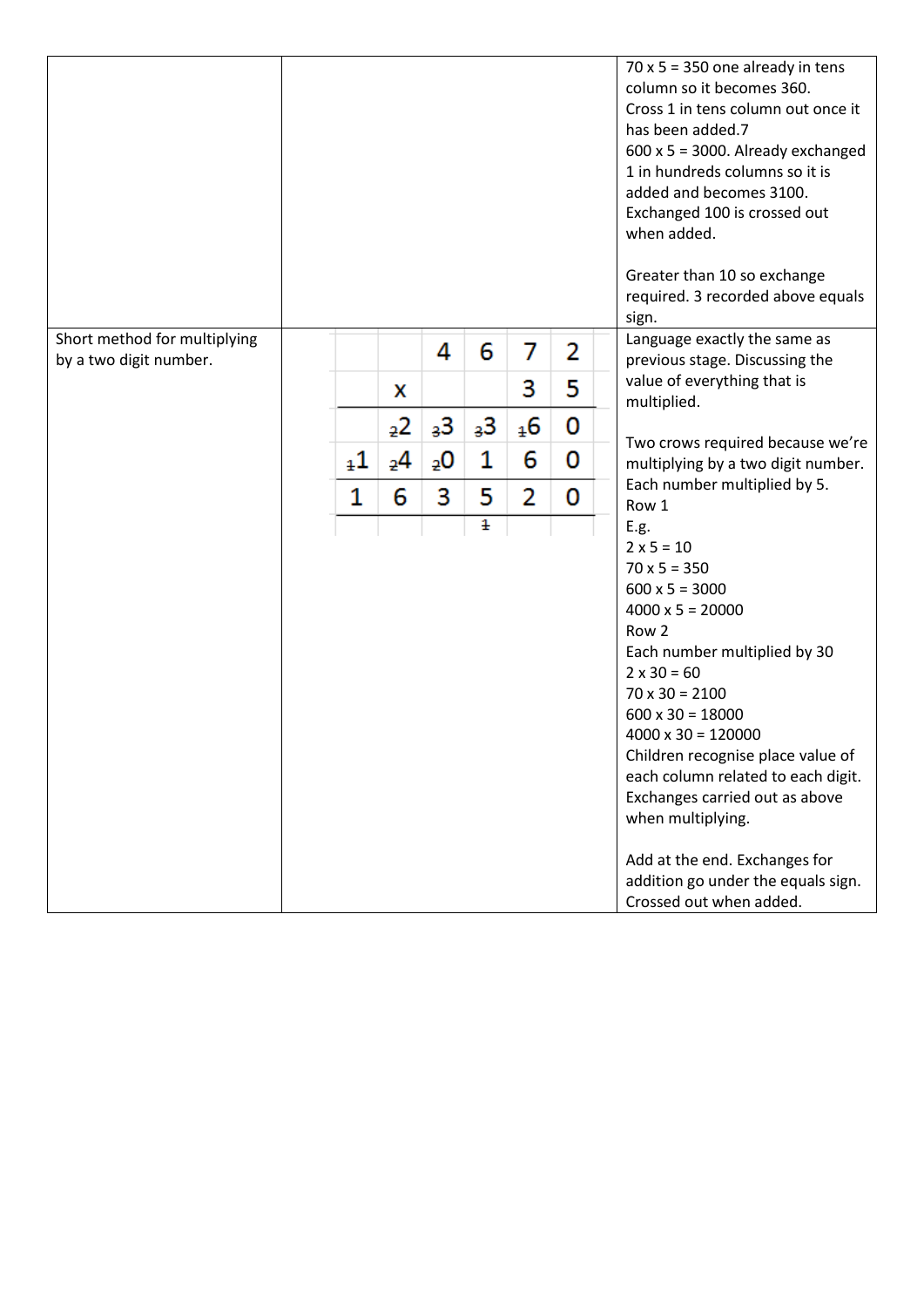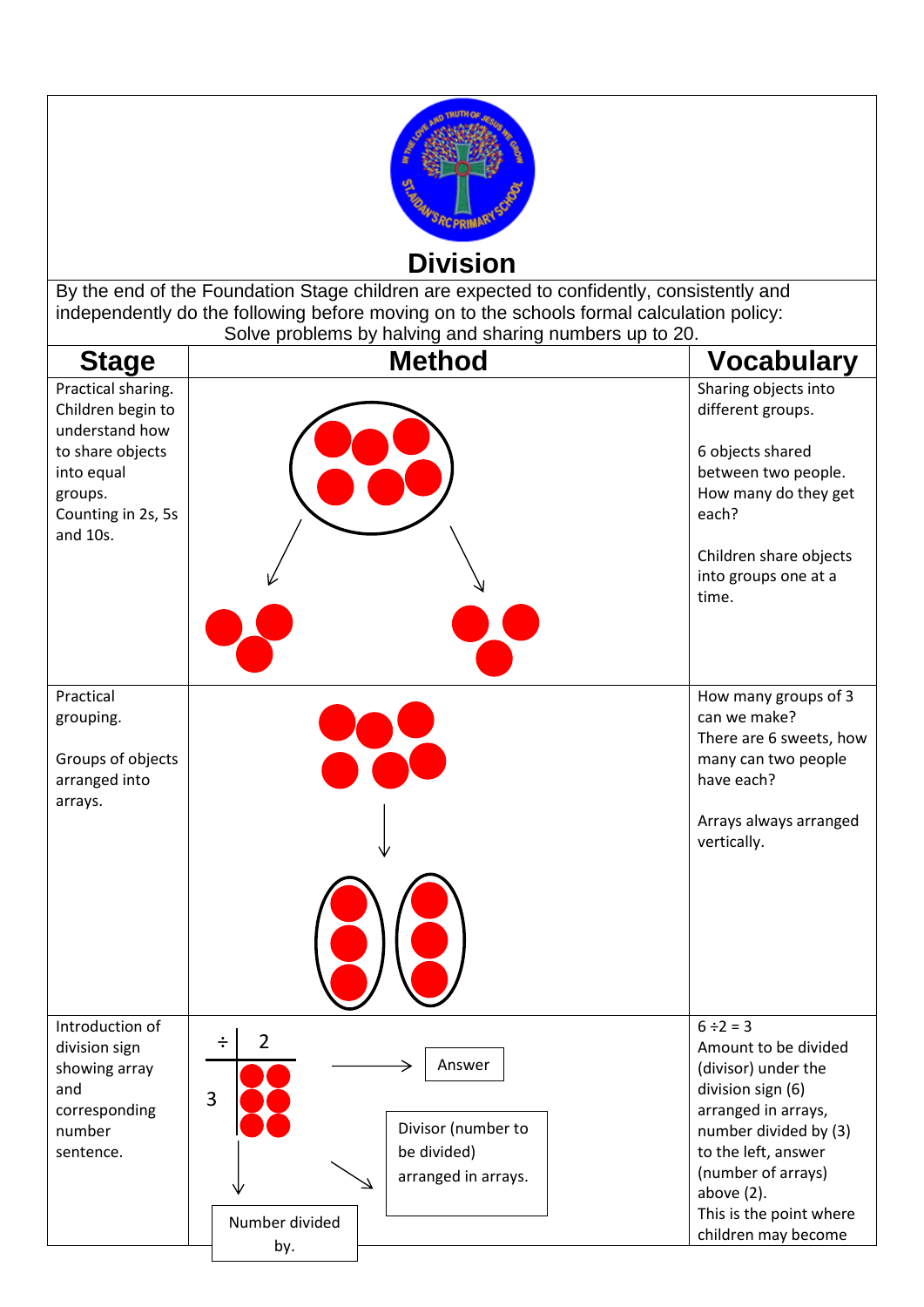| Develop division<br>by arrays to<br>include larger<br>numbers (52, 10s | $\div$ | 3 |        |        |               |                     | confused by sharing;<br>making groups of,<br>making arrays, dividing.<br>This should be<br>reinforced with lots of<br>practical hands on<br>activities where the<br>children can hear a<br>range of mathematical<br>vocabulary.<br>$15 \div 5 = 3$ .<br>Language used as in<br>previous stage.                                                                                                                                                                                                                               |
|------------------------------------------------------------------------|--------|---|--------|--------|---------------|---------------------|------------------------------------------------------------------------------------------------------------------------------------------------------------------------------------------------------------------------------------------------------------------------------------------------------------------------------------------------------------------------------------------------------------------------------------------------------------------------------------------------------------------------------|
| etc)<br>Introduction to                                                | 5      |   |        |        |               |                     | Step one.                                                                                                                                                                                                                                                                                                                                                                                                                                                                                                                    |
| short method for<br>division.                                          |        |   | ÷      |        |               |                     | Division out to resemble<br>division in arrays.                                                                                                                                                                                                                                                                                                                                                                                                                                                                              |
|                                                                        |        |   | 5      | 1      | 3             | 5                   |                                                                                                                                                                                                                                                                                                                                                                                                                                                                                                                              |
|                                                                        |        |   | ÷      |        |               |                     | Step 2.<br>We ask 'do we like<br>these numbers in the 5                                                                                                                                                                                                                                                                                                                                                                                                                                                                      |
|                                                                        |        |   |        | 0      | 10            |                     | times table?'                                                                                                                                                                                                                                                                                                                                                                                                                                                                                                                |
|                                                                        |        |   | 5      |        |               | 3 <sub>5</sub>      | 1 hundred (in hundreds<br>column is smaller than                                                                                                                                                                                                                                                                                                                                                                                                                                                                             |
|                                                                        |        |   | ÷<br>5 | 0<br>0 | 2<br>10<br>уЗ | 7<br>3 <sub>5</sub> | number were dividing<br>by so it is carried into<br>tens column to make 13<br>tens)<br>We don't like 13 tens in<br>5 times table so it is<br>crossed out and<br>replaced by closest<br>number to 13 in 5 times<br>table -10-. 3 tens<br>remaining is carried to<br>units column making 35<br>units. We like 35 in 5<br>times table so that<br>doesn't need to be<br>modified. We're ready<br>to solve.<br>Step 3 - solving.<br>'How many times 5<br>gives us 0 hundred = $0.'$<br>Answer written above.<br>'How many times 5 |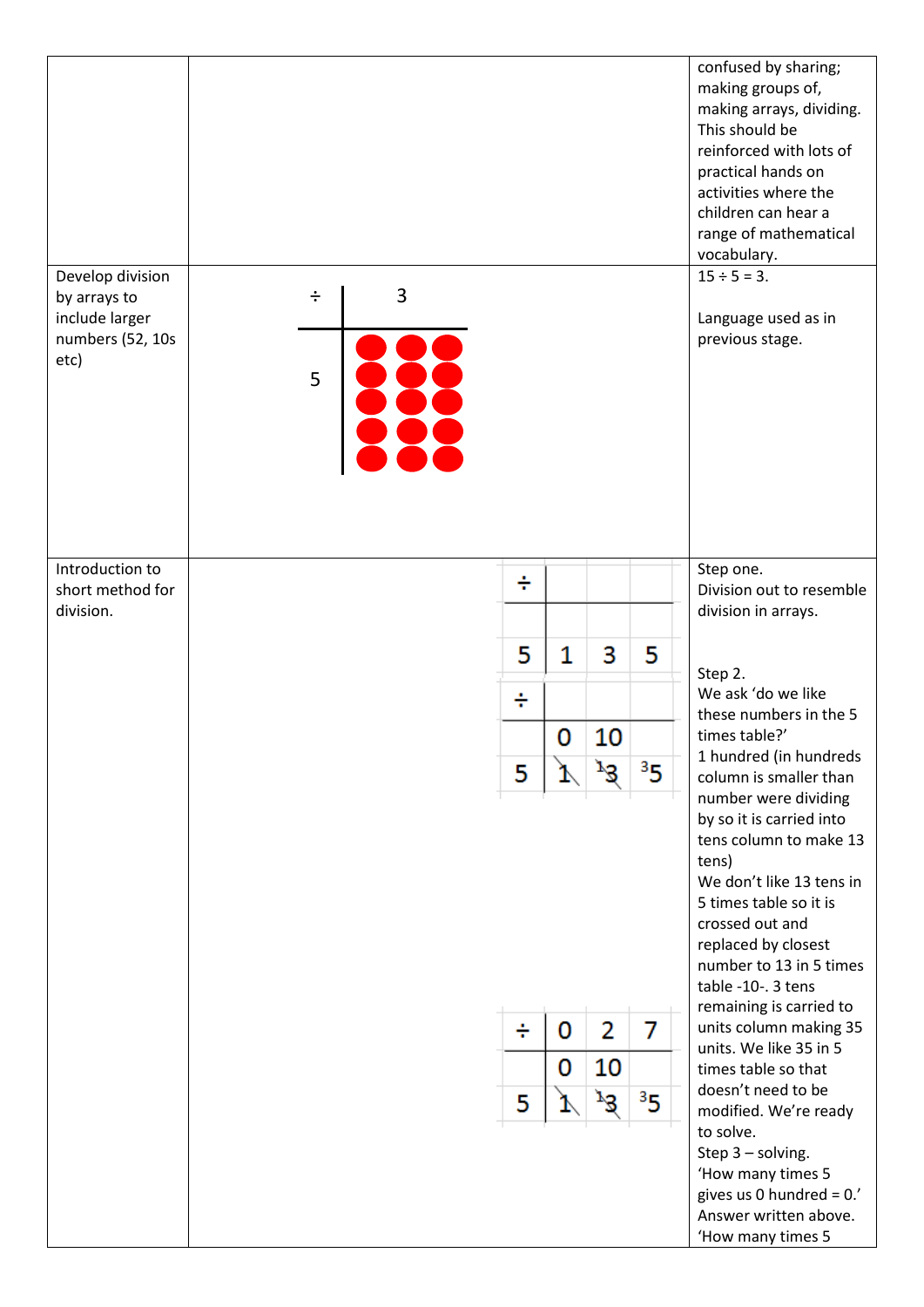|                    |   |   |   |   |   |    |    |               |                           |    |        |                     |    |   |     | gives us 10 tens = $2'$                     |
|--------------------|---|---|---|---|---|----|----|---------------|---------------------------|----|--------|---------------------|----|---|-----|---------------------------------------------|
|                    |   |   |   |   |   |    |    |               |                           |    |        |                     |    |   |     | Answer written above.                       |
|                    |   |   |   |   |   |    |    |               |                           |    |        |                     |    |   |     | 'How many times 5                           |
|                    |   |   |   |   |   |    |    |               |                           |    |        |                     |    |   |     | gives us 35 units = $7.'$                   |
|                    |   |   |   |   |   |    |    |               |                           |    |        |                     |    |   |     | Answer above.                               |
|                    |   |   |   |   |   |    |    |               |                           |    |        |                     |    |   |     | Place value of each digit                   |
| Developing short   |   |   |   |   |   |    |    |               |                           |    |        |                     |    |   |     | Method and steps the                        |
| with numbers       |   |   |   |   |   |    |    | 0             |                           | 4  | 7      | 2                   |    | r | 4   | same as above.                              |
| that leave         |   |   |   |   |   |    | 5  | 0             |                           | 20 | 35     | 10                  |    |   |     | When we reach the                           |
| remainders.        |   |   |   |   |   |    |    |               |                           |    |        |                     |    |   |     | units column.                               |
|                    |   |   |   |   |   |    |    |               |                           | 2g | $^3$ 6 | $\mathbf{A}^{\ell}$ |    |   |     | 'We don't like 14 in the                    |
|                    |   |   |   |   |   |    |    |               |                           |    |        |                     |    |   |     | 5 times table, we like                      |
|                    |   |   |   |   |   |    |    |               |                           |    |        |                     |    |   |     | 10.                                         |
|                    |   |   |   |   |   |    |    |               |                           |    |        |                     |    |   |     | There are four units left                   |
|                    |   |   |   |   |   |    |    |               |                           |    |        |                     |    |   |     | over but nothing to                         |
|                    |   |   |   |   |   |    |    |               |                           |    |        |                     |    |   |     | carry the 4 units to so it                  |
|                    |   |   |   |   |   |    |    |               |                           |    |        |                     |    |   |     | becomes the remainder.                      |
|                    |   |   |   |   |   |    |    |               |                           |    |        |                     |    |   |     |                                             |
| Short division but |   |   |   |   |   |    |    |               |                           |    |        |                     |    |   |     | Steps the same as                           |
| representing a     |   |   |   |   |   |    |    | 0             |                           | 4  |        | 7                   | 2  |   | • 8 | above. To show the                          |
| remainder as a     |   |   |   |   |   |    |    |               |                           |    |        |                     |    |   |     | remainder as a decimal.                     |
| decimal or         |   |   |   |   |   |    | 5  | O             |                           | 20 |        | 35                  | 10 |   |     | 4 units remainder.                          |
| fraction.          |   |   |   |   |   |    |    |               |                           |    |        |                     |    |   |     | Insert the decimal point                    |
|                    |   |   |   |   |   |    |    | $\sqrt{2}$    |                           | 23 |        |                     |    |   |     | after the units column.                     |
|                    |   |   |   |   |   |    |    |               |                           |    |        |                     |    |   |     | Carry the 4 units into                      |
|                    |   |   |   |   |   |    |    |               |                           |    |        |                     |    |   |     | the tenths column. Add                      |
|                    |   |   |   |   |   |    |    |               |                           |    |        |                     |    |   |     | a zero. The zero has no                     |
|                    |   |   |   |   |   |    |    |               |                           |    |        |                     |    |   |     | value, so it doesn't                        |
|                    |   |   |   |   |   |    |    |               |                           |    |        |                     |    |   |     | change the value of the                     |
|                    |   |   |   |   |   |    |    |               |                           |    |        |                     |    |   |     | number.                                     |
|                    |   |   |   |   |   |    |    |               |                           |    |        |                     |    |   |     | How many times 5 gives                      |
|                    |   |   |   |   |   |    |    |               |                           |    |        |                     |    |   |     | us 40 tenths = $8$ .                        |
|                    |   |   |   |   |   |    |    |               |                           |    |        |                     |    |   |     | Answer given above.                         |
|                    |   |   |   |   |   |    |    |               |                           |    | and    |                     |    |   |     |                                             |
|                    |   |   |   |   |   | 4  |    |               |                           |    |        | $\frac{8}{10}$      |    |   | /5  | Remainder can be show                       |
|                    |   |   | 5 |   | 0 |    | 20 | 35            | 10                        |    |        |                     |    |   |     | as a fraction by<br>following the same      |
|                    |   |   |   |   |   | ঽঽ |    | $\sqrt[3]{6}$ | $\mathbf{P}^{\mathbf{F}}$ |    | ,40    |                     |    |   |     | steps as above. 8 tenths                    |
|                    |   |   |   |   |   |    |    |               |                           |    |        |                     |    |   |     | is simplified to 4 fifths.                  |
| Long division      |   |   |   |   |   |    |    |               |                           |    | 50     | $\ddot{}$           | 7  | Ξ | 57  | Children are                                |
|                    |   |   |   |   |   |    |    |               |                           |    |        |                     |    |   |     | encouraged to write out                     |
|                    | 5 | 7 | 1 | 4 | 5 | 3  | 5. |               |                           |    | 100    | $\ddot{}$           | 14 | Ξ | 114 | their 57 times tables                       |
|                    |   |   |   |   |   |    |    |               |                           |    | 150    | $\ddot{}$           | 21 | Ξ | 171 | partition numbers,<br>writing multiples and |
|                    |   |   |   |   |   |    |    |               |                           |    | 200    | $\ddot{}$           | 28 | Ξ | 228 | then adding together.                       |
|                    |   |   |   |   |   |    |    |               |                           |    | 250    | $\ddot{}$           | 35 | Ξ | 285 |                                             |
|                    |   |   |   |   |   |    |    |               |                           |    | 300    | $\ddot{}$           | 42 | Ξ | 342 |                                             |
|                    |   |   |   |   |   |    |    |               |                           |    | 350    | $\ddot{}$           | 49 | Ξ | 399 |                                             |
|                    |   |   |   |   |   |    |    |               |                           |    |        |                     |    |   |     |                                             |
|                    |   |   |   |   |   |    |    |               |                           |    | 400    | $+$                 | 56 | Ξ | 456 |                                             |
|                    |   |   |   |   |   |    |    |               |                           |    | 450    | $\ddot{}$           | 63 | Ξ | 513 |                                             |
|                    |   |   |   |   |   |    |    |               |                           |    |        |                     |    |   |     |                                             |
|                    |   |   |   |   |   |    |    |               |                           |    |        |                     |    |   |     |                                             |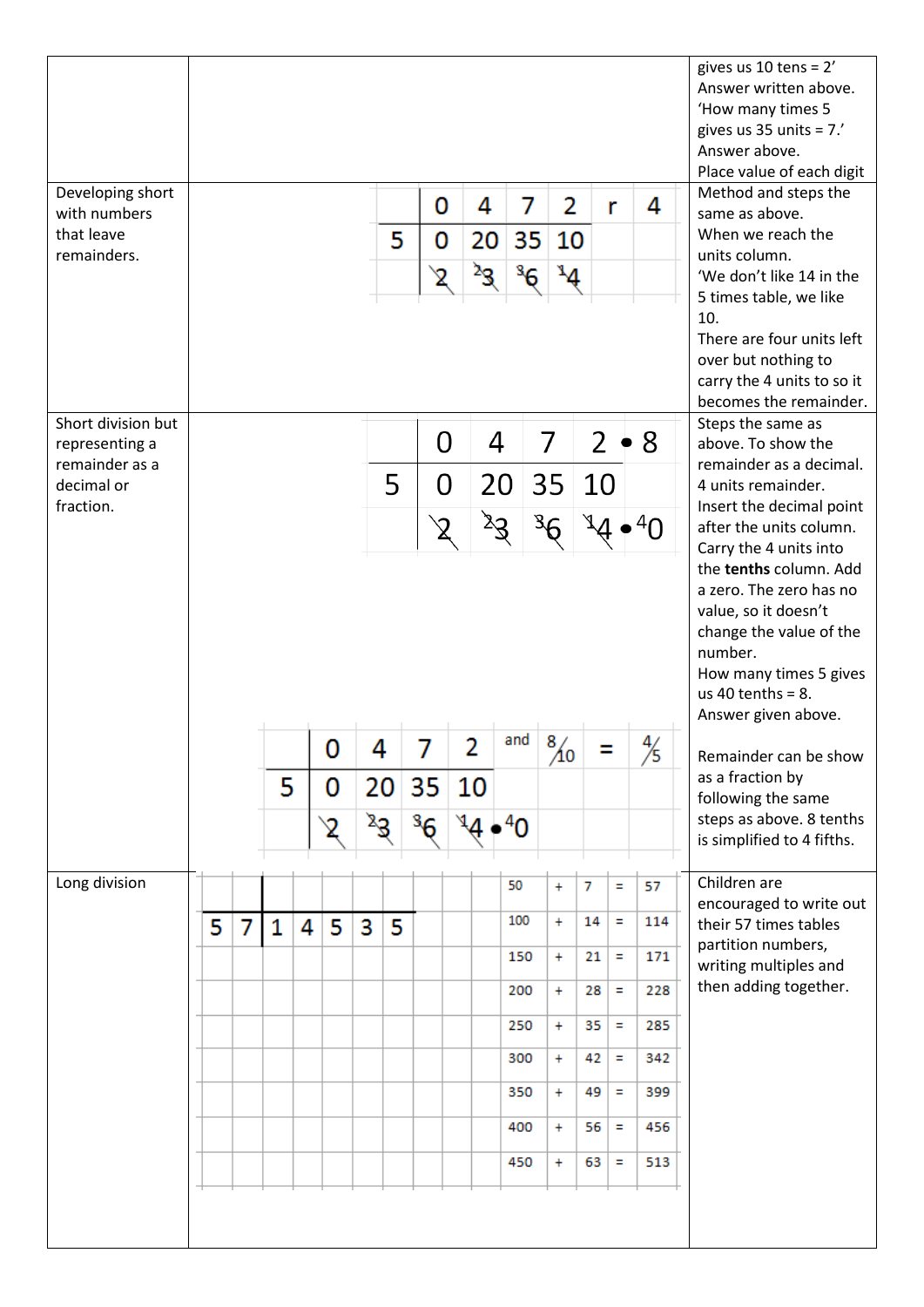|   |   | 0 |   |    |   |   | Look at the first number<br>$-$ we don't like 1 in 57                                                                                                                                 |
|---|---|---|---|----|---|---|---------------------------------------------------------------------------------------------------------------------------------------------------------------------------------------|
| 5 | 7 | 1 | 4 | 5  | 3 | 5 | times table because it is                                                                                                                                                             |
|   |   | Ѧ |   |    |   |   | smaller than 57. So 0<br>goes above 1 because                                                                                                                                         |
|   |   |   |   |    |   |   | 57 goes into 1, zero                                                                                                                                                                  |
|   |   |   |   |    |   |   | times.<br>Look at second two                                                                                                                                                          |
|   |   | 0 | 0 |    |   |   | numbers together - we                                                                                                                                                                 |
| 5 | 7 | 1 | 4 | 5  | 3 | 5 | don't like 14 in 57 times<br>table because it is                                                                                                                                      |
|   |   |   |   |    |   |   | smaller than 57. So 0                                                                                                                                                                 |
|   |   |   |   |    |   |   | goes above 4 because<br>57 goes into 14, zero                                                                                                                                         |
|   |   |   |   |    |   |   | times.                                                                                                                                                                                |
|   |   |   |   |    |   |   |                                                                                                                                                                                       |
|   |   |   |   |    |   |   | Look at next three<br>numbers together.                                                                                                                                               |
|   |   | 0 | 0 | 2  |   |   | We don't like 145 but it                                                                                                                                                              |
| 5 | 7 | 1 | 4 | 5. | 3 | 5 | is bigger than 57 so we<br>like a number that is                                                                                                                                      |
|   |   | 1 | 1 | 4  |   |   | smaller than 145 in 57                                                                                                                                                                |
|   |   |   |   |    |   |   | times tables. We like                                                                                                                                                                 |
|   |   |   |   |    |   |   |                                                                                                                                                                                       |
|   |   |   |   |    |   |   |                                                                                                                                                                                       |
|   |   |   |   |    |   |   | 5.                                                                                                                                                                                    |
|   |   |   |   |    |   |   |                                                                                                                                                                                       |
|   |   | 0 | o | 2  |   |   |                                                                                                                                                                                       |
| 5 | 7 | 1 | 4 | 5  | 3 | 5 |                                                                                                                                                                                       |
|   | - | 1 | 1 | 4  |   |   |                                                                                                                                                                                       |
|   |   | 0 | 3 | 1  |   |   |                                                                                                                                                                                       |
|   |   |   |   |    |   |   | $\begin{array}{c} + \end{array}$                                                                                                                                                      |
|   |   |   |   |    |   |   |                                                                                                                                                                                       |
|   |   | 0 | 0 | 2  |   |   | make 313.                                                                                                                                                                             |
| 5 | 7 | 1 | 4 | 5  | 3 | 5 |                                                                                                                                                                                       |
|   |   | 1 | 1 | 4  |   |   |                                                                                                                                                                                       |
|   |   | 0 | 3 | 1  | 3 |   |                                                                                                                                                                                       |
|   |   | 0 | 0 | 2  | 5 |   |                                                                                                                                                                                       |
| 5 | 7 | 1 | 4 | 5  | 3 | 5 |                                                                                                                                                                                       |
|   |   | 1 | 1 | 4  |   |   | 114, 2 times in 57 times<br>table, so 2 goes above<br>Subtract 114 from 145.<br>Bring down the 3 to<br>We don't like 313 in 57<br>times tables but we like<br>285, 5 times. So 5 goes |
|   |   | 0 | 3 | 1  | 3 |   | about 3 as answer.                                                                                                                                                                    |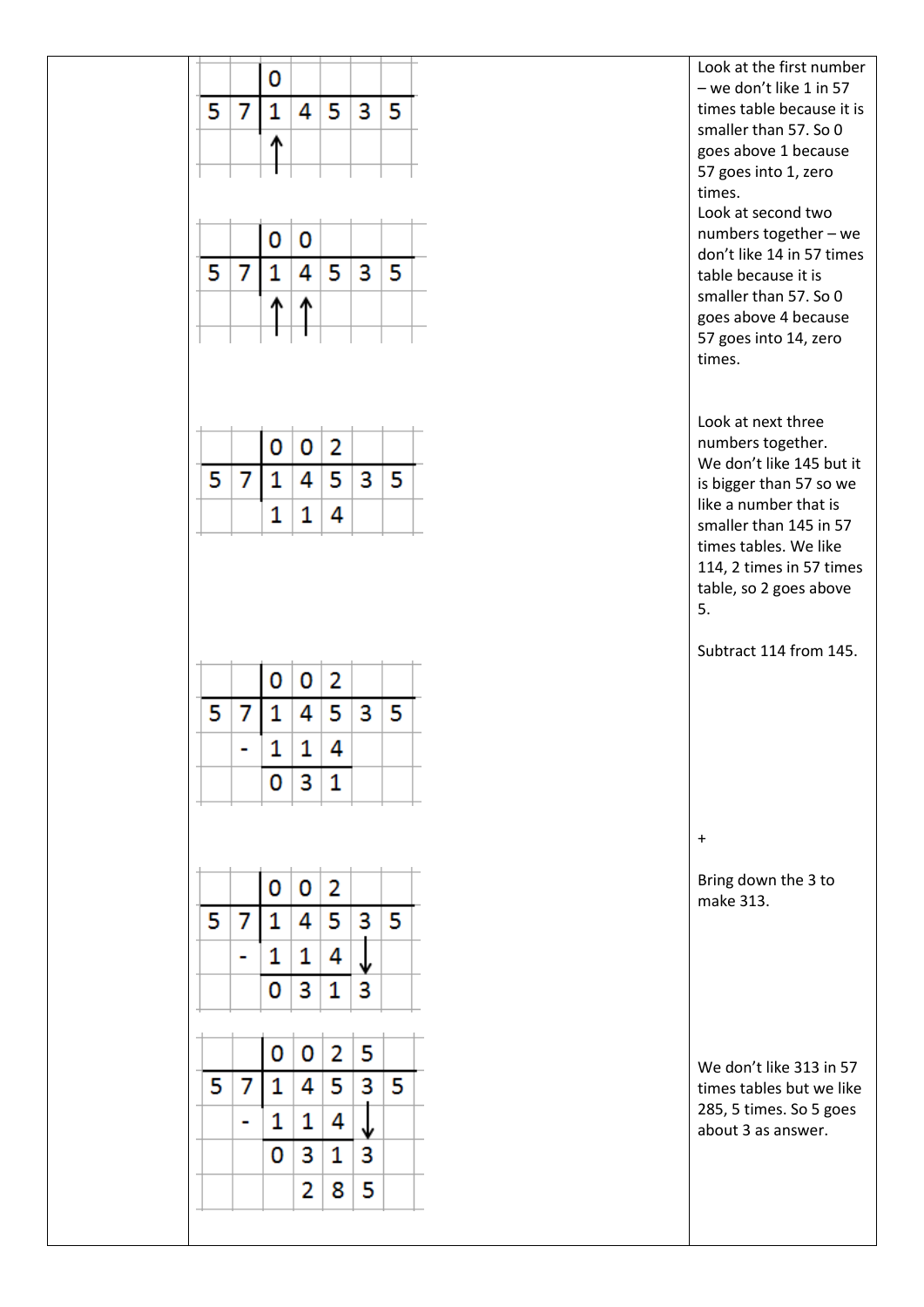|    |                | 0 | 0  | 2               | 5       |   | Subtract 285 from 313.                                |
|----|----------------|---|----|-----------------|---------|---|-------------------------------------------------------|
| 5. | 7              | 1 | 4  | 5               | 3       | 5 |                                                       |
|    | $\blacksquare$ | 1 | 1  | 4               | Ψ       |   |                                                       |
|    |                | 0 | 23 | 10 <sup>1</sup> | $^{13}$ |   |                                                       |
|    |                | ٠ | 2  | 8               | 5       |   |                                                       |
|    |                |   | 0  | 2               | 8       |   |                                                       |
|    |                | 0 | 0  | 2               | 5       | 5 |                                                       |
| 5. | 7              | 1 | 4  | 5               | 3       | 5 | Bring the final 5 down<br>to make 285.                |
|    | $\blacksquare$ | 1 | 1  | 4               | Ψ       |   | We like 57, 5 times in 57<br>times table so put final |
|    |                | 0 | 23 | 10 <sup>1</sup> | $^{13}$ |   | answer of 5 at the top.                               |
|    |                | ш | 2  | 8               | 5       | w |                                                       |
|    |                |   | 0  | 2               | 8       | 5 |                                                       |